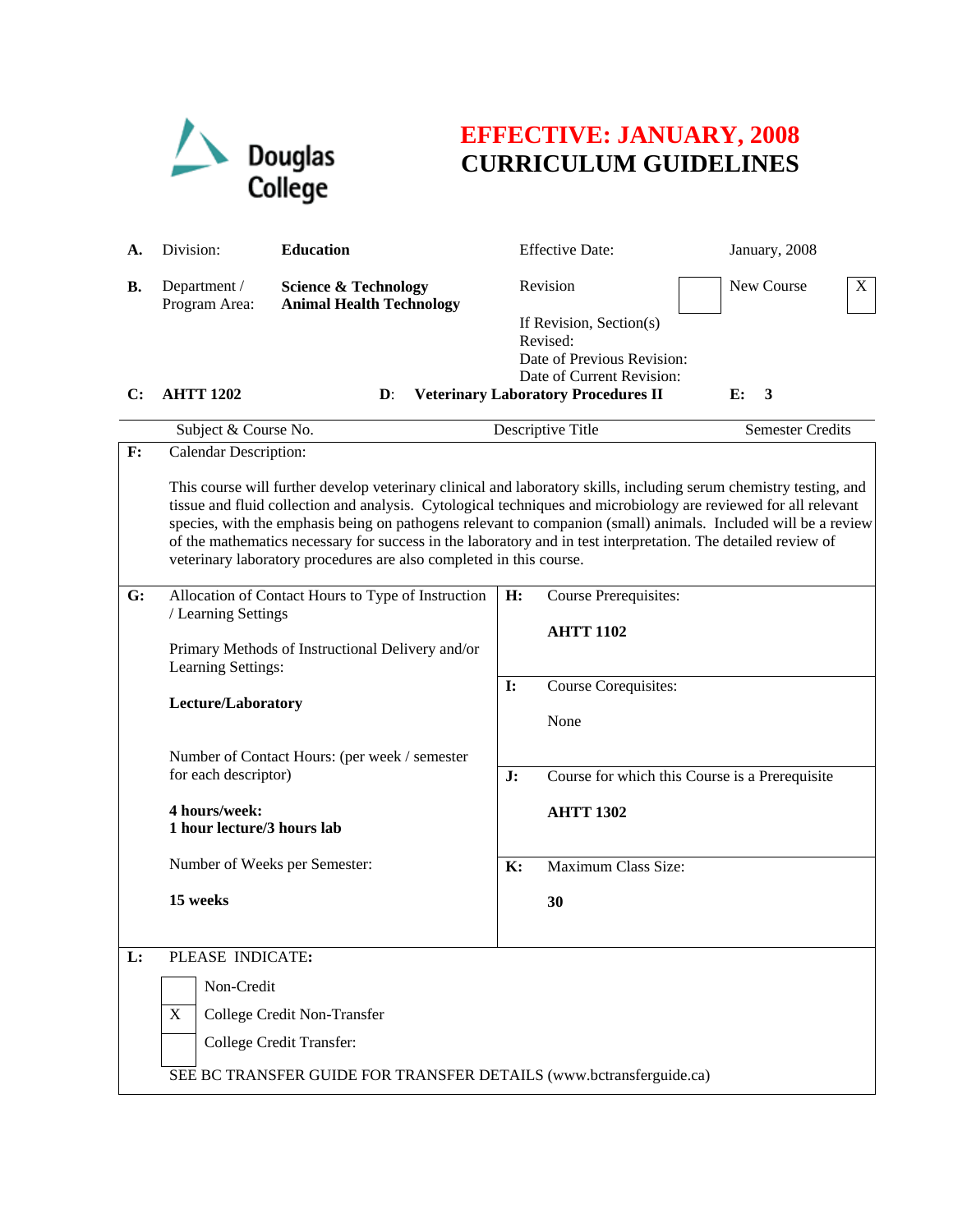| M: | <b>Course Objectives / Learning Outcomes:</b>                                                                                                                                                                                                                                                |  |  |  |  |  |  |
|----|----------------------------------------------------------------------------------------------------------------------------------------------------------------------------------------------------------------------------------------------------------------------------------------------|--|--|--|--|--|--|
|    | Upon completion of Veterinary Laboratory Procedures II AHTT 1202, the student will be able to:                                                                                                                                                                                               |  |  |  |  |  |  |
|    | 1. Demonstrate accuracy in performing basic laboratory mathematical calculations.                                                                                                                                                                                                            |  |  |  |  |  |  |
|    | 2. Describe the common canine and feline blood types, and understand the technique for blood typing.                                                                                                                                                                                         |  |  |  |  |  |  |
|    | 3. Understand the application and methodology of determining serum chemistry profiles and function testing<br>routinely used in veterinary medicine.                                                                                                                                         |  |  |  |  |  |  |
|    | 4. Demonstrate knowledge of common serological and immunological veterinary testing procedures.                                                                                                                                                                                              |  |  |  |  |  |  |
|    | 5. Display competency with the collection, handling and preparation of tissue and fluid samples for analysis.                                                                                                                                                                                |  |  |  |  |  |  |
|    | 6. Perform a microscopic examination of cytological and spermatozoa samples, with the ability to identify<br>common cell types.                                                                                                                                                              |  |  |  |  |  |  |
|    | 7. Recognize the steps necessary to perform a necropsy, including correct specimen collection techniques.                                                                                                                                                                                    |  |  |  |  |  |  |
|    | 8. Realize the significance of more common microbiological veterinary pathogens.                                                                                                                                                                                                             |  |  |  |  |  |  |
|    | 9. Apply tissue staining techniques and usage of microbiological culture media to identify microscopic<br>organisms.                                                                                                                                                                         |  |  |  |  |  |  |
|    |                                                                                                                                                                                                                                                                                              |  |  |  |  |  |  |
| N: | <b>Course Content:</b>                                                                                                                                                                                                                                                                       |  |  |  |  |  |  |
|    | The major topics in the course include the following:                                                                                                                                                                                                                                        |  |  |  |  |  |  |
|    | 1. Clinical Pathology Part II:                                                                                                                                                                                                                                                               |  |  |  |  |  |  |
|    | - canine and feline blood types<br>- blood typing techniques<br>- cross matching of blood for transfusion                                                                                                                                                                                    |  |  |  |  |  |  |
|    | 2. Clinical Pathology Part III:                                                                                                                                                                                                                                                              |  |  |  |  |  |  |
|    | a. Immunological and serological testing<br>- Elisa, ICT, serum agglutination and precipitation tests<br>- understanding serum protein electrophoresis<br>- theoretical and practical applications of antibody titres<br>- in clinic test kits (snap, micro well) for heartworm and FeLV/FIV |  |  |  |  |  |  |
|    | b. Whole blood and Serum Chemistry<br>- sample collection and handling<br>- record keeping and lab requisition forms<br>- understanding testing procedures<br>- quality control<br>- manual testing                                                                                          |  |  |  |  |  |  |
|    | c. Function and specialty testing<br>- thyroid gland function<br>- adrenocortical gland function<br>- glucose homeostasis                                                                                                                                                                    |  |  |  |  |  |  |

- hepatic function testing
- renal function testing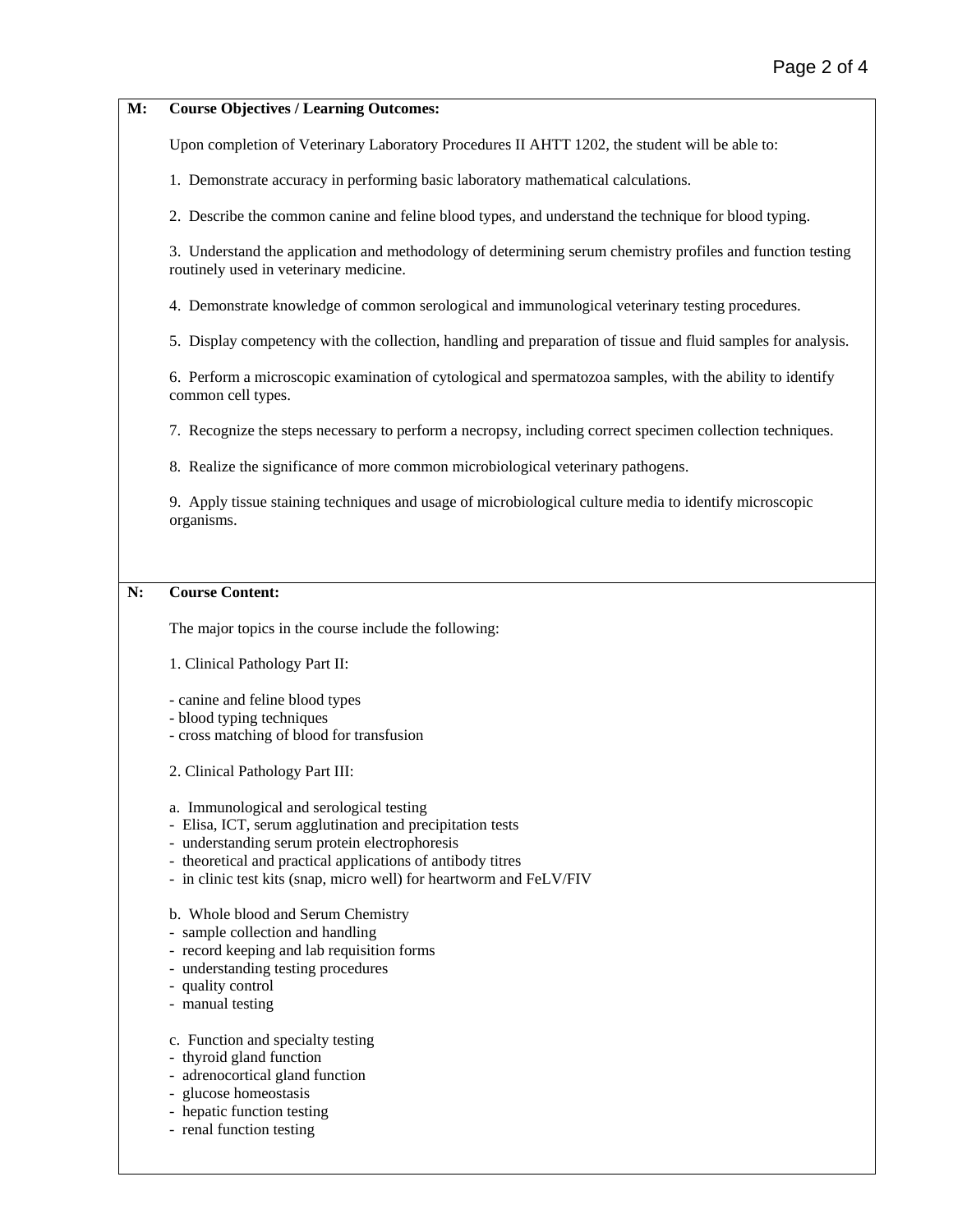3. Clinical Pathology Part IV:

- a. Cytology
- tissue sampling and collection techniques
- preparation and staining
- gross and microscopic tissue and fluid analysis
- b. Histopathology
- tissue sample collection and preservation
- c. Necropsy
- demonstration and understanding of techniques
- tissue sample collection and handling
- 4. Microbiology:
- pathogen (bacterial, viral, fungal) growth patterns, morphology, testing techniques and control methods
- sample collection, including use of culture media
- gross colony and microscopic organism evaluation, with coverage of staining techniques
- biochemical analysis
- laboratory safety and quality control
- basics of antibiotic therapy and applications to common veterinary pathogens

## **O: Methods of Instruction:**

This course involves one hour per week of classroom instruction and three hours per week of laboratory activity.

## **P: Textbooks and Materials to be Purchased by Students:**

Foreyt, W.J., 2001, *Veterinary Parasitology Reference Manual.* 5<sup>th</sup> ed., Blackwell Publishing.

Hendrix, C.M., 2002, *Laboratory Procedures for Veterinary Technicians.* 4<sup>th</sup> ed., Mosby.

McCurnin, D.M. & Bassert, J.M., 2006, *Clinical Textbook for Veterinary Technicians*. 6<sup>th</sup> ed., Elsevier.

## **Q: Means of Assessment:**

|                          | $C+65-69$                               | $C$ 60-64. | $C-55-59$ , P 50-54, |            | $F_{0-49.}$     |                 |
|--------------------------|-----------------------------------------|------------|----------------------|------------|-----------------|-----------------|
| <b>Grades:</b>           | $A+95-100$ , $A90-94$ , $A-85-89$ ,     |            |                      | $B+80-84,$ | <b>B</b> 75-79, | $B - 70 - 74$ . |
| <b>Final Examination</b> |                                         |            | 25                   |            |                 |                 |
|                          | Preparation, Participation & Attendance |            | 10                   |            |                 |                 |
| Midterm                  |                                         |            | 25                   |            |                 |                 |
| Quizzes                  |                                         |            | 10                   |            |                 |                 |
|                          | Laboratory Assignments & Projects       |            | 20                   |            |                 |                 |
|                          | Written Assignments                     |            | 10                   |            |                 |                 |
|                          |                                         |            |                      |            |                 |                 |

**R:** Prior Learning Assessment and Recognition: specify whether course is open for PLAR